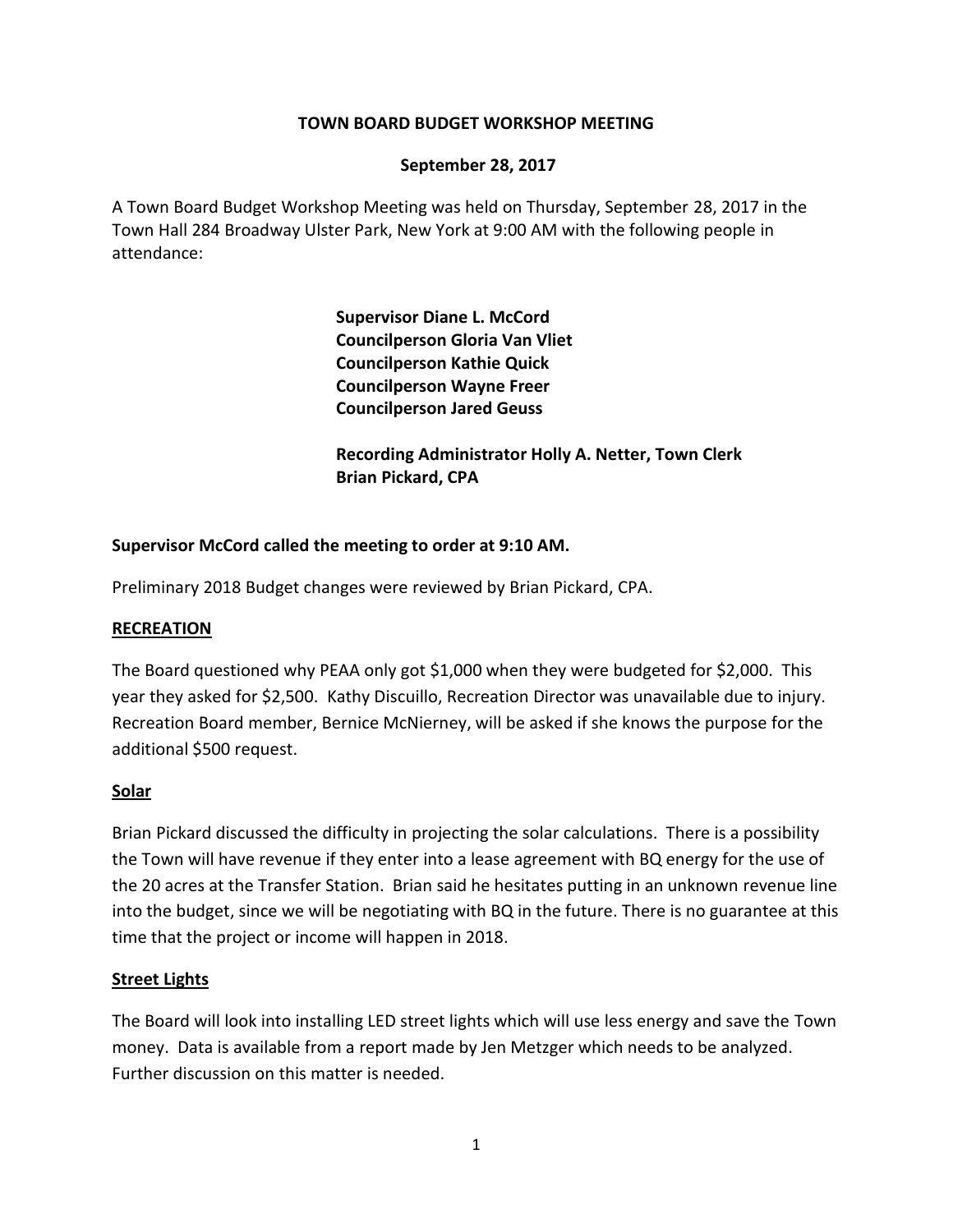**A MOTION WAS MADE BY SUPERVISOR MCCORD AT 9:35 AM TO ENTER INTO EXECUTIVE SESSION FOR THE PURPOSE OF DISCUSSING A PERSONNEL ISSUE RELATING TO THE EMPLOYMENT HISTORY OF A COURT CLERK. THE MOTION WAS SECONDED BY COUNCILPERSON GLORIA VAN VLIET. CPA, BRIAN PICKARD, WAS INVITED INTO THE SESSION. ALL MEMBERS PRESENT WERE IN FAVOR**. **MOTION CARRIED.**

## **A MOTION WAS MADE BY COUNCILPERSON JARED GEUSS AT 9:55 AM TO COME OUT OF EXECUTIVE SESSION. THE MOTION WAS SECONDED BY COUNCILPERSON WAYNE FREER. ALL MEMBERS PRESENT WERE IN FAVOR**. **MOTION CARRIED.**

A request to make the Court Clerks position full time was made.

Supervisor McCord, Councilperson Van Vliet, Councilperson Geuss and Councilperson Quick were not in favor of the request. Councilperson Freer said he would like to know if one Judge may have a heavier case load, hence the request. The cost of benefits per individual is approximately \$26,000 each in addition to the increased salaries. The judges have a difference of opinion on the need for additional hours in the office to handle the work load. A suggestion will be made to have a staggered work schedule to cover the hours of 9 am - 4 pm during Town Hall operation so the office is always manned. There is speculation the part time clerk, Karen Bitonti, may be leaving. Karen works for Judge Grieco on Tuesday evenings only. In lieu of a full time position, the Board discussed the possibility of an additional part time court clerk. This person would train and cover the day time hours and would have the ability to replace Karen when and if she decides to retire.

**A MOTION WAS MADE BY SUPERVISOR MCCORD AT 9:55 AM TO ENTER INTO EXECUTIVE SESSION FOR THE PURPOSE OF DISCUSSING A PERSONNEL ISSUE RELATING TO THE EMPLOYMENT HISTORY OF THE BOOKKEEPER. THE MOTION WAS SECONDED BY COUNCILPERSON WAYNE FREER. CPA, BRIAN PICKARD, WAS INVITED INTO THE SESSION. ALL MEMBERS PRESENT WERE IN FAVOR**. **MOTION CARRIED**.

# **A MOTION WAS MADE BY SUPERVISOR MCCORD TO COME OUT OF EXECUTIVE SESSION AT 10:10 AM. THE MOTION WAS SECONDED BY COUNCILPERSON JARED GEUSS. ALL MEMBERS PRESENT WERE IN FAVOR. MOTION CARRIED**

The Board would like to have a person trained as the backup Bookkeeper. The Board instructed Supervisor McCord to call the County for rates on a part time Accounting Clerk.

### **TRANSFER STATION**

The Transfer Station is under budget for their projected revenues. Although the Transfer Station is operating at a loss it is running more efficiently. Improvements continue to be made